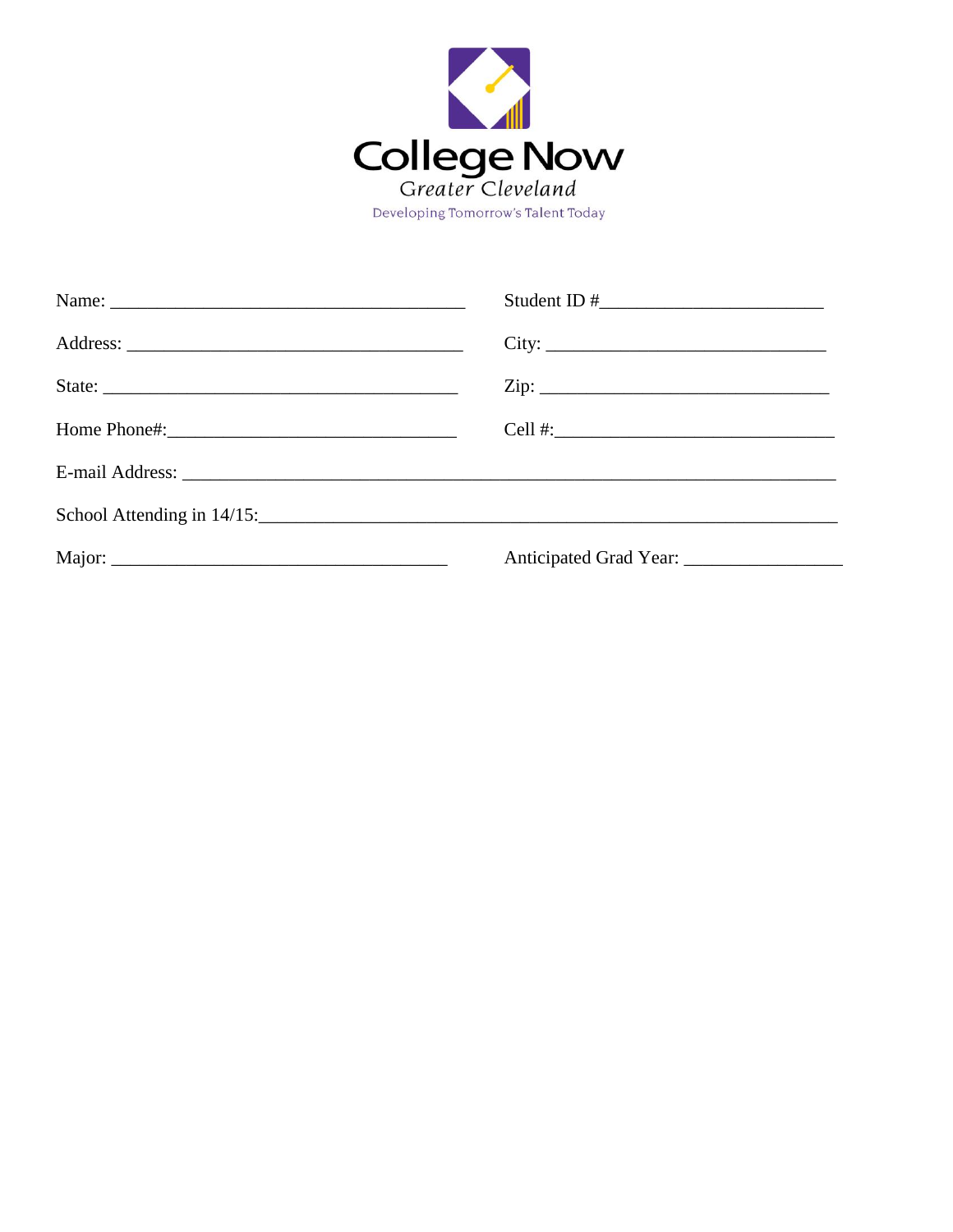

## **STUDENT INFORMATION RELEASE FORM**

| <b>Student's Full Name:</b>                |                      | <u> 1980 - Jan James James Barnett, fransk politik (d. 1980)</u> |                                                                                                                      |
|--------------------------------------------|----------------------|------------------------------------------------------------------|----------------------------------------------------------------------------------------------------------------------|
|                                            | Please Print - First | Middle                                                           | Last                                                                                                                 |
|                                            |                      |                                                                  |                                                                                                                      |
|                                            |                      |                                                                  |                                                                                                                      |
| $\textbf{Telephone:} (\_\_\_\_\_\_\_\_\_\$ |                      | <b>Email:</b>                                                    | <u> 2000 - 2000 - 2000 - 2000 - 2000 - 2000 - 2000 - 2000 - 2000 - 2000 - 2000 - 2000 - 2000 - 2000 - 2000 - 200</u> |

## **Student Information Release Form Family Educational Rights Privacy Act (FERPA) Permission to Release Information**

In compliance with the Federal Family Educational rights and Privacy Act of 1974, as amended, and Ohio Revised Code Section 3319.321, information held by certain schools may not be released to a third party without written permission. To grant College Now Greater Cleveland access to your information, described below, please complete this form.

The undersigned does hereby authorize and consent to the release to College Now Greater Cleveland of academic and enrollment records, including any personally identifiable information included therein, held for the student named above. In addition College Now may include the student's name, GPA, ACT, education status, and contact information to funders in proposals and/or reports as well as in donor correspondence when relevant.

The undersigned agrees and understands that he or she has the right not to consent to this release of education records, as well as the right to revoke this consent in writing at any time. This authorization is valid for a maximum of: (a) ten years after high school graduation or (b) upon graduation from college; whichever comes first.

| <b>Student Signature:</b>                                                                                  | Date: |
|------------------------------------------------------------------------------------------------------------|-------|
| <b>Parent/Guardian Signature:</b><br>(Note-Parent signature is required if student is under the age of 18) | Date: |